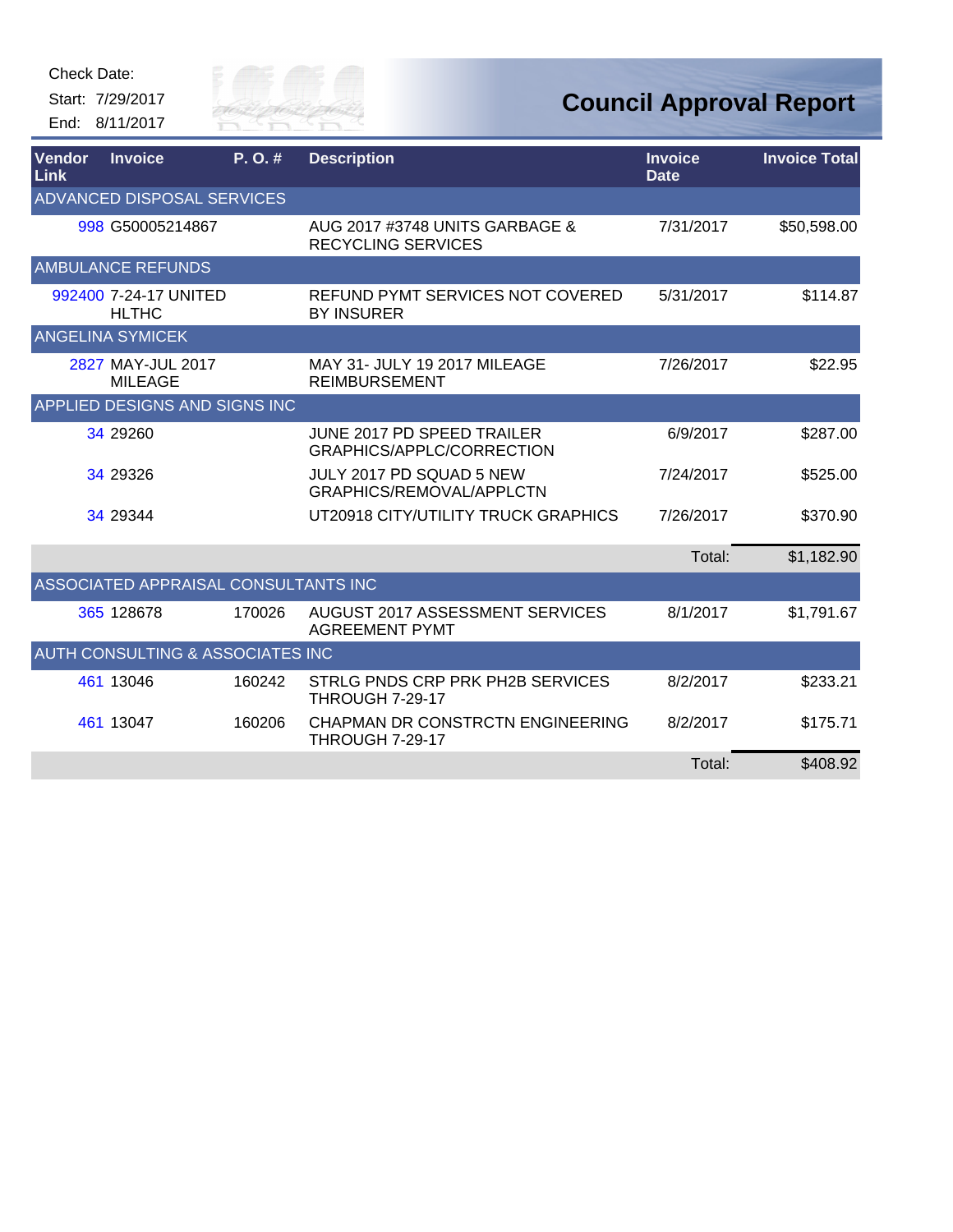Start: 7/29/2017 End: 8/11/2017



## **Council Approval Report**

| <b>Vendor</b><br><b>Link</b> | <b>Invoice</b>                        | P.O.#  | <b>Description</b>                                           | <b>Invoice</b><br><b>Date</b> | <b>Invoice Total</b> |
|------------------------------|---------------------------------------|--------|--------------------------------------------------------------|-------------------------------|----------------------|
| <b>BAKER &amp; TAYLOR</b>    |                                       |        |                                                              |                               |                      |
|                              | 414 5014620051                        |        | JULY 2017 BOOKS                                              | 6/30/2017                     | \$15.63              |
|                              | 414 2032987804                        |        | JULY 2017 LIBRARY BOOKS                                      | 7/5/2017                      | \$11.19              |
|                              | 414 2032995832                        |        | <b>JULY 2017 LIBRARY BOOKS</b>                               | 7/5/2017                      | \$216.97             |
|                              | 414 2032998830                        |        | <b>JULY 2017 LIBRARY BOOKS</b>                               | 7/6/2017                      | \$19.99              |
|                              | 414 2033002385                        |        | JULY 2017 BOOKS                                              | 7/6/2017                      | \$280.05             |
|                              | 414 2033005687                        |        | JULY 2017 BOOKS                                              | 7/10/2017                     | \$254.41             |
|                              | 414 2033022003                        |        | JULY 2017 BOOKS                                              | 7/17/2017                     | \$143.36             |
|                              | 414 2033025370                        |        | JULY 2017 BOOKS                                              | 7/18/2017                     | \$193.68             |
|                              | 414 2033035331                        |        | JULY 2017 BOOKS                                              | 7/24/2017                     | \$572.98             |
|                              |                                       |        |                                                              | Total:                        | \$1,708.26           |
|                              | <b>BAKER TILLY VIRCHOW KRAUSE LLP</b> |        |                                                              |                               |                      |
|                              | 46 10-2017<br>CUST#135971             |        | OCT 2017 UTILITY UNIVERSITY                                  | 7/24/2017                     | \$80.00              |
|                              | 46 BT1136409                          | 170008 | FINAL BILLING FOR GENERAL 2016 FISCAL<br>YEAR AUDIT          | 7/25/2017                     | \$5,720.00           |
|                              |                                       |        |                                                              | Total:                        | \$5,800.00           |
|                              | <b>BER-MARK EXCAVATING INC</b>        |        |                                                              |                               |                      |
|                              | 49 6985                               |        | MAY-JULY BLACK DIRT 50 YDS/<br><b>WESTERN RED MULCH 9YDS</b> | 7/27/2017                     | \$805.00             |
|                              | BORDER STATES INDUSTRIES, INC.        |        |                                                              |                               |                      |
|                              | 57 913450109                          | 170256 | JULY 2017 INVENTORY                                          | 7/26/2017                     | \$2,584.08           |
|                              | <b>BRAUN THYSSEKRUPP ELEVATOR LLC</b> |        |                                                              |                               |                      |
|                              | 710 130292                            |        | 2017 4TH QTR 8-1 to 10-31-17 PD ELVTR<br><b>INSP</b>         | 8/1/2017                      | \$633.43             |
|                              | <b>CENGAGE LEARNING</b>               |        |                                                              |                               |                      |
|                              | 123 60841012                          |        | JULY 2017 BOOKS                                              | 7/6/2017                      | \$241.52             |
|                              | 123 60848559                          |        | JULY 2017 BOOKS                                              | 7/7/2017                      | \$73.47              |
|                              |                                       |        |                                                              | Total:                        | \$314.99             |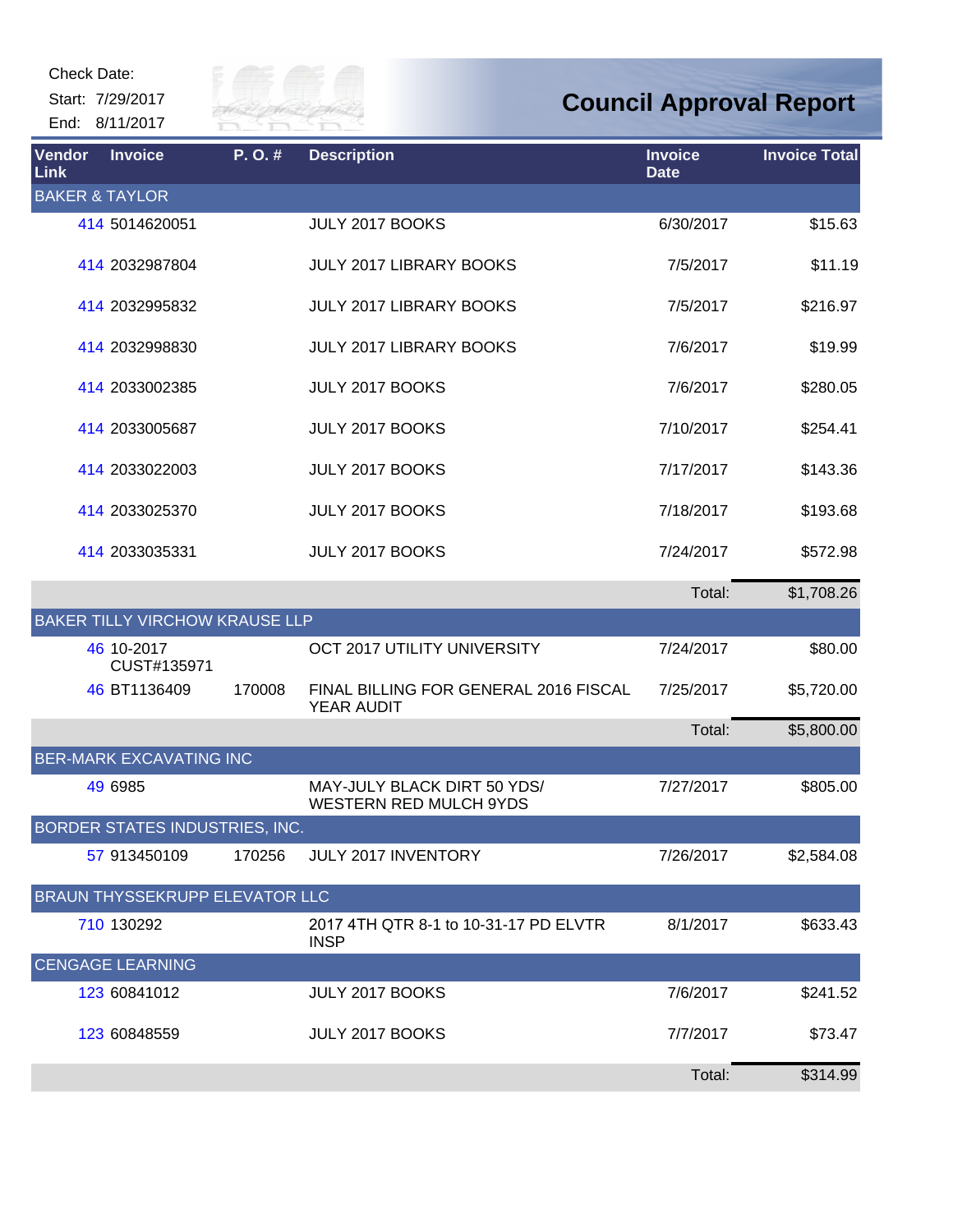

| Vendor<br>Link       | <b>Invoice</b>                         | $P. O.$ # | <b>Description</b>                                                | <b>Invoice</b><br><b>Date</b> | <b>Invoice Total</b> |
|----------------------|----------------------------------------|-----------|-------------------------------------------------------------------|-------------------------------|----------------------|
|                      | <b>CENTER POINT INC</b>                |           |                                                                   |                               |                      |
|                      | 412 1487834                            |           | JULY 2017 BOOKS                                                   | 7/1/2017                      | \$135.42             |
|                      | 412 1491551                            |           | JULY 2017 BOOKS                                                   | 7/3/2017                      | \$560.88             |
|                      |                                        |           |                                                                   | Total:                        | \$696.30             |
| <b>CHRIS ANFANG</b>  |                                        |           |                                                                   |                               |                      |
|                      | 2961 7-12-17 CUT-<br><b>PAVING</b>     | 170274    | JULY 2017 CUT/PAVE STREET OPENINGS<br>MULTIPLE LOCATIONS/PROJECTS | 7/12/2017                     | \$8,929.50           |
|                      | <b>CIGNA CORPORTATION</b>              |           |                                                                   |                               |                      |
|                      | 1901 JULY 2017                         |           | JULY 2017 LIFE AD&D LTD                                           | 7/1/2017                      | \$4,618.36           |
|                      | CLAYPOOL, DEANNE                       |           |                                                                   |                               |                      |
|                      | 2987 5-25-2017 EMS<br><b>WEEK</b>      |           | MAY 2017 REIMBURSEMENT FOR<br>"EMS WEEK" MEAL                     | 8/2/2017                      | \$48.50              |
| <b>COLE ZROSTLIK</b> |                                        |           |                                                                   |                               |                      |
|                      | 2528 2017-12                           |           | 6-3-17 REIMBURSEMENT FOR FAIRY<br><b>HOUSES EVENT</b>             | 6/3/2017                      | \$22.76              |
|                      | COMPUTER INTEGRATION TECHNOLOGY        |           |                                                                   |                               |                      |
|                      | 379 254157                             | 170045    | AUGUST MANAGED SERVICES UP TO 15<br><b>SERVERS</b>                | 7/28/2017                     | \$1,500.00           |
|                      | CORPORATE FLEET SERVICES, INC          |           |                                                                   |                               |                      |
|                      | 2786 83680 AUG<br>2017                 | 170129    | AUG 2017 PD LEASED VEHICLES                                       | 7/28/2017                     | \$1,135.14           |
|                      | DARRELL'S SEPTIC SERVICE INC           |           |                                                                   |                               |                      |
|                      | 85 24742                               |           | APR-17 PORTA RENTAL CLEANING KINNI<br>OFF RD CYCLIST              | 4/7/2017                      | \$45.00              |
|                      | 85 25278-JULY<br>2017                  | 170004    | JULY 2017 PORTA POTTY HOFFMAN-<br>DRYRUN-GRNWD-WSTSD              | 7/31/2017                     | \$465.00             |
|                      | 85 25332                               |           | JULY-17 PORTA RENTAL CLEANING KINNI<br>OFF RD CYCLIST             | 7/31/2017                     | \$45.00              |
|                      |                                        |           |                                                                   | Total:                        | \$555.00             |
|                      | DELTA DENTAL OF WISCONISN INC          |           |                                                                   |                               |                      |
|                      | 2572 AUGUST<br>1059634                 |           | AUGUST 2017 VISION INSURANCE                                      | 7/19/2017                     | \$705.60             |
|                      | <b>DELTA MANAGEMENT ASSOCIATES INC</b> |           |                                                                   |                               |                      |
|                      | 1943 000000033026                      |           | PPE 7/30/17                                                       | 8/4/2017                      | \$195.20             |
| <b>DEMCO INC</b>     |                                        |           |                                                                   |                               |                      |
|                      | 577 6172132                            |           | JULY 2017 100 DVD SECURITY CASES                                  | 7/20/2017                     | \$201.94             |
| <b>EFTPS</b>         |                                        |           |                                                                   |                               |                      |
|                      | 7 000000033023                         |           | PPE 7/30/17                                                       | 8/4/2017                      | \$71,205.72          |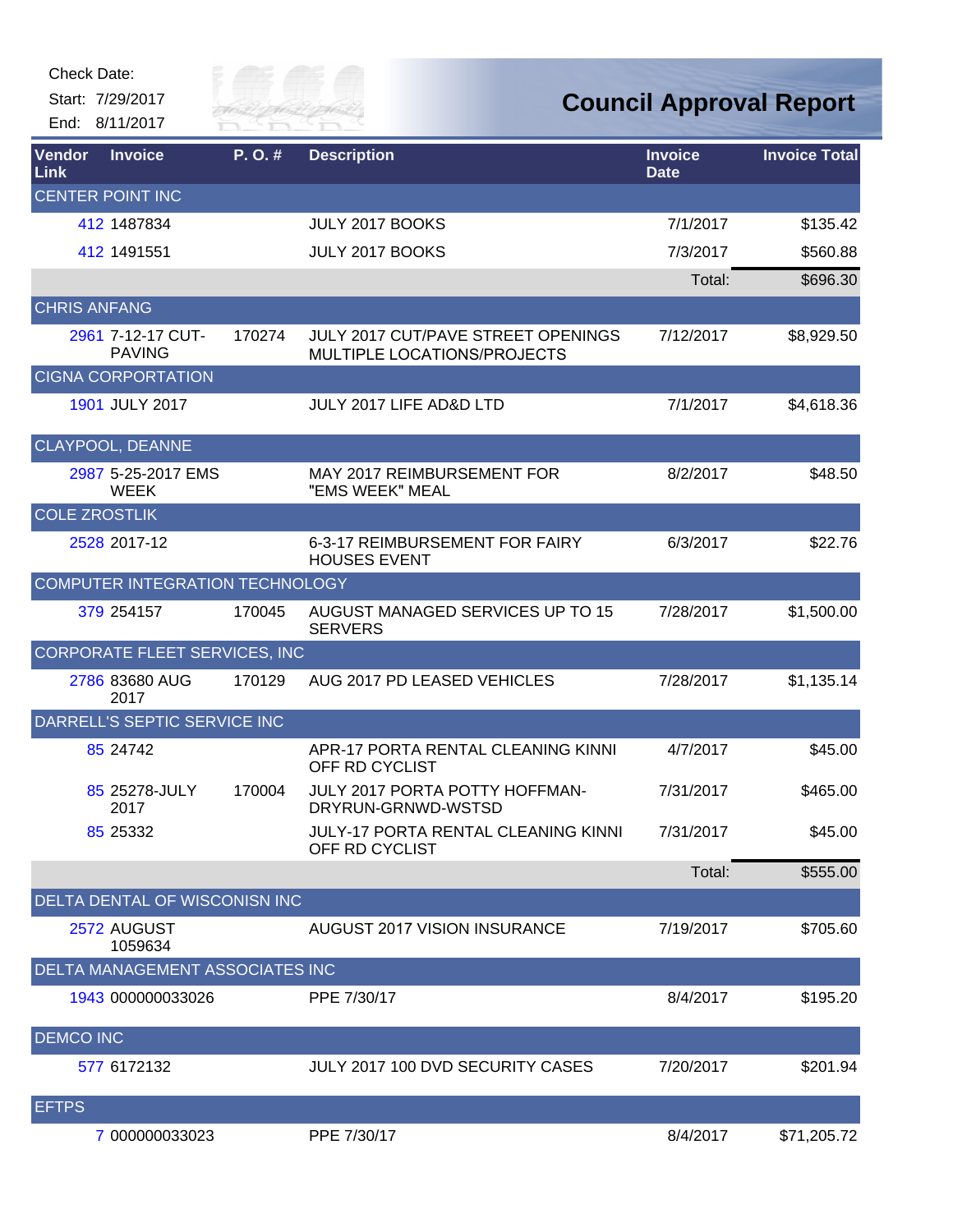

| Vendor<br>Link | <b>Invoice</b>                       | P. O. # | <b>Description</b>                                     | <b>Invoice</b><br><b>Date</b> | <b>Invoice Total</b> |
|----------------|--------------------------------------|---------|--------------------------------------------------------|-------------------------------|----------------------|
|                | <b>ELSTER SOLUTIONS CORP</b>         |         |                                                        |                               |                      |
|                | 1536 9000077088                      | 170220  | AUG 2017 ELSTER REPEATERS                              | 8/2/2017                      | \$320.00             |
|                | <b>ENTERPRISE FM TRUST</b>           |         |                                                        |                               |                      |
|                | 456 FBN3295326                       | 170035  | AUGUST 2017 POOL CAR LEASE AND<br><b>MAINTENANCE</b>   | 8/3/2017                      | \$1,452.77           |
|                | EO JOHNSON CO INC                    |         |                                                        |                               |                      |
|                | 98 100379748                         |         | AUGUST 2017 PD CANON BASE                              | 7/6/2017                      | \$105.00             |
|                | 98 20995039                          |         | PAYMENT AUGUST 2017 LIBRARY<br><b>STANDARD PAYMENT</b> | 7/17/2017                     | \$109.52             |
|                |                                      |         |                                                        | Total:                        | \$214.52             |
|                | <b>EXPRESS PERSONNEL SERVICES</b>    |         |                                                        |                               |                      |
|                | 109 19193559                         | 170120  | 7-16-17 LABOR-24.5hrs BLDG MAINTENANCE                 | 7/18/2017                     | \$482.90             |
|                | 109 19193562                         | 170120  | 7-16-17 LABOR-38.5hrs MAINTENANCE                      | 7/18/2017                     | \$702.63             |
|                | 109 19193570                         | 170120  | 7-16-17 SKILLED LABOR-40hrs Q DRAVIS                   | 7/18/2017                     | \$730.00             |
|                | 109 19193561                         | 170120  | 7-16-17 LABOR-228hrs PARK MAINTENANCE                  | 7/18/2017                     | \$4,073.40           |
|                | 109 19193560                         | 170120  | 7-16-17 LABOR-78.5hrs STREET MAINT                     | 7/18/2017                     | \$1,403.43           |
|                | 109 19193570-2                       |         | ELEC SKILLED LABOR-42.00 hrs Luke<br>Baumann           | 7/18/2017                     | \$941.70             |
|                | 109 19223280                         | 170120  | 7-23-17 LABOR-229hrs PARK MAINTENANCE                  | 7/25/2017                     | \$4,093.84           |
|                | 109 19223279                         | 170120  | 7-23-17 LABOR-80hrs STREET MAINT                       | 7/25/2017                     | \$1,430.80           |
|                | 109 19223278                         | 170120  | 7-23-17 LABOR-40hrs BLDG MAINTENANCE                   | 7/25/2017                     | \$788.40             |
|                | 109 19223281                         | 170120  | 7-23-17 LABOR-40hrs MAINTENANCE                        | 7/25/2017                     | \$730.00             |
|                | 109 19223290                         | 170120  | 7-23-17 SKILLED LABOR-40hrs D QUENTON                  | 7/25/2017                     | \$730.00             |
|                | 109 19223290-2                       |         | 7-23-17 ELEC SKILLED LABOR-24.0 hrs L<br>Baumann       | 7/25/2017                     | \$525.60             |
|                |                                      |         |                                                        | Total:                        | \$16,632.70          |
|                | FBG SERVICE CORPORATION              |         |                                                        |                               |                      |
|                | 364 803453                           | 170191  | <b>JULY FBG MONTHLY CLEANING</b>                       | 7/31/2017                     | \$4,866.00           |
|                | FIRST NATIONAL BANK - RF SECTION 125 |         |                                                        |                               |                      |
|                | 6 000000033022                       |         | PPE 7/30/17                                            | 8/4/2017                      | \$4,065.43           |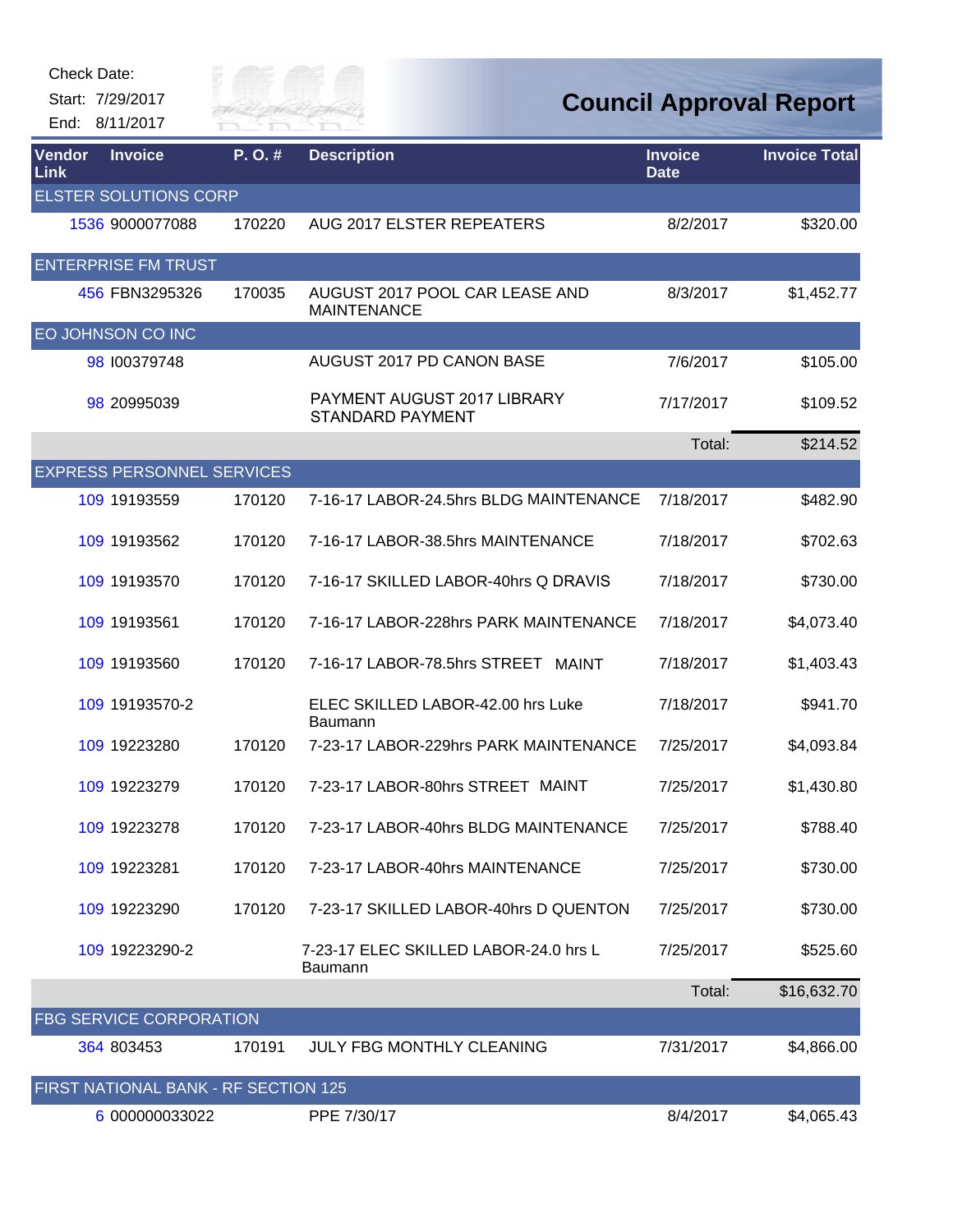

| Vendor<br>Link       | <b>Invoice</b>                      | P.O.#  | <b>Description</b>                                         | <b>Invoice</b><br><b>Date</b> | <b>Invoice Total</b> |
|----------------------|-------------------------------------|--------|------------------------------------------------------------|-------------------------------|----------------------|
|                      | FORUM COMMUNICATION CO              |        |                                                            |                               |                      |
|                      | 234 1884472                         |        | <b>JULY 2017 AFFIDAVITS / ADVERTISEMENTS</b>               | 7/31/2017                     | \$790.51             |
|                      | <b>GHD SERVICES INC</b>             |        |                                                            |                               |                      |
|                      | 489 863251                          | 170091 | JULY 2017 ANNUAL GROUNDWATER<br><b>MONITORING SERVICES</b> | 7/19/2017                     | \$595.00             |
| <b>GILL, GARRETT</b> |                                     |        |                                                            |                               |                      |
|                      | 2988 7-19-2017<br><b>PRKG RMBRS</b> |        | PARKING REIMBURSEMENT FOR IMAGE<br><b>TREND CONFERENCE</b> | 8/2/2017                      | \$10.00              |
|                      | <b>GUIDE STUDIO, INC</b>            |        |                                                            |                               |                      |
|                      | 2882 4047                           | 170244 | JULY 2017 Wayfinding Project Prints/Services               | 7/31/2017                     | \$6,600.04           |
| <b>HAWKINS INC</b>   |                                     |        |                                                            |                               |                      |
|                      | 133 4114949                         | 170100 | <b>JULY 2017 WATER DEPT - CHEMICALS</b>                    | 7/18/2017                     | \$3,861.24           |
|                      | HD SUPPLY WATERWORKS LTD            |        |                                                            |                               |                      |
|                      | 134 H532707                         |        | <b>JULY 2017 WATER DEPARTMENT SUPPLIES</b>                 | 7/24/2017                     | \$916.49             |
|                      | <b>HEALTH PARTNERS</b>              |        |                                                            |                               |                      |
|                      | 356 AUGUST<br>7415435               |        | AUGUST HEALTH/DENTAL INSURANCE                             | 7/13/2017                     | \$158,817.83         |
|                      | HUEBSCH LAUNDRY COMPANY             |        |                                                            |                               |                      |
|                      | 146 3908571                         | 170033 | 7-19-17 HUEBSCH PW UNIFORMS                                | 7/19/2017                     | \$122.97             |
|                      | 146 3909192                         |        | 7-19-17 PD MATS/LINENS                                     | 7/19/2017                     | \$55.59              |
|                      | 146 3908570                         | 170032 | 7-19-17 HUEBSCH WATER UNIFORMS                             | 7/19/2017                     | \$38.13              |
|                      | 146 3908572                         | 170027 | 7-19-17 HUEBSCH WWTP UNIFORMS                              | 7/19/2017                     | \$34.47              |
|                      | 146 3912351                         | 170032 | 7-26-17 HUEBSCH WATER UNIFORMS                             | 7/26/2017                     | \$38.13              |
|                      | 146 3912352                         | 170033 | 7-26-17 HUEBSCH PW UNIFORMS                                | 7/26/2017                     | \$122.97             |
|                      | 146 3912353                         | 170027 | 7-26-17 HUEBSCH WWTP UNIFORMS                              | 7/26/2017                     | \$34.47              |
|                      | 146 3912350                         | 170031 | 7-26-17 HUEBSCH ELECTRIC UNIFORMS                          | 7/26/2017                     | \$190.92             |
|                      | 146 3916571                         | 170031 | 8-2-17 HUEBSCH ELECTRIC UNIFORMS                           | 8/2/2017                      | \$190.92             |
|                      |                                     |        |                                                            | Total:                        | \$828.57             |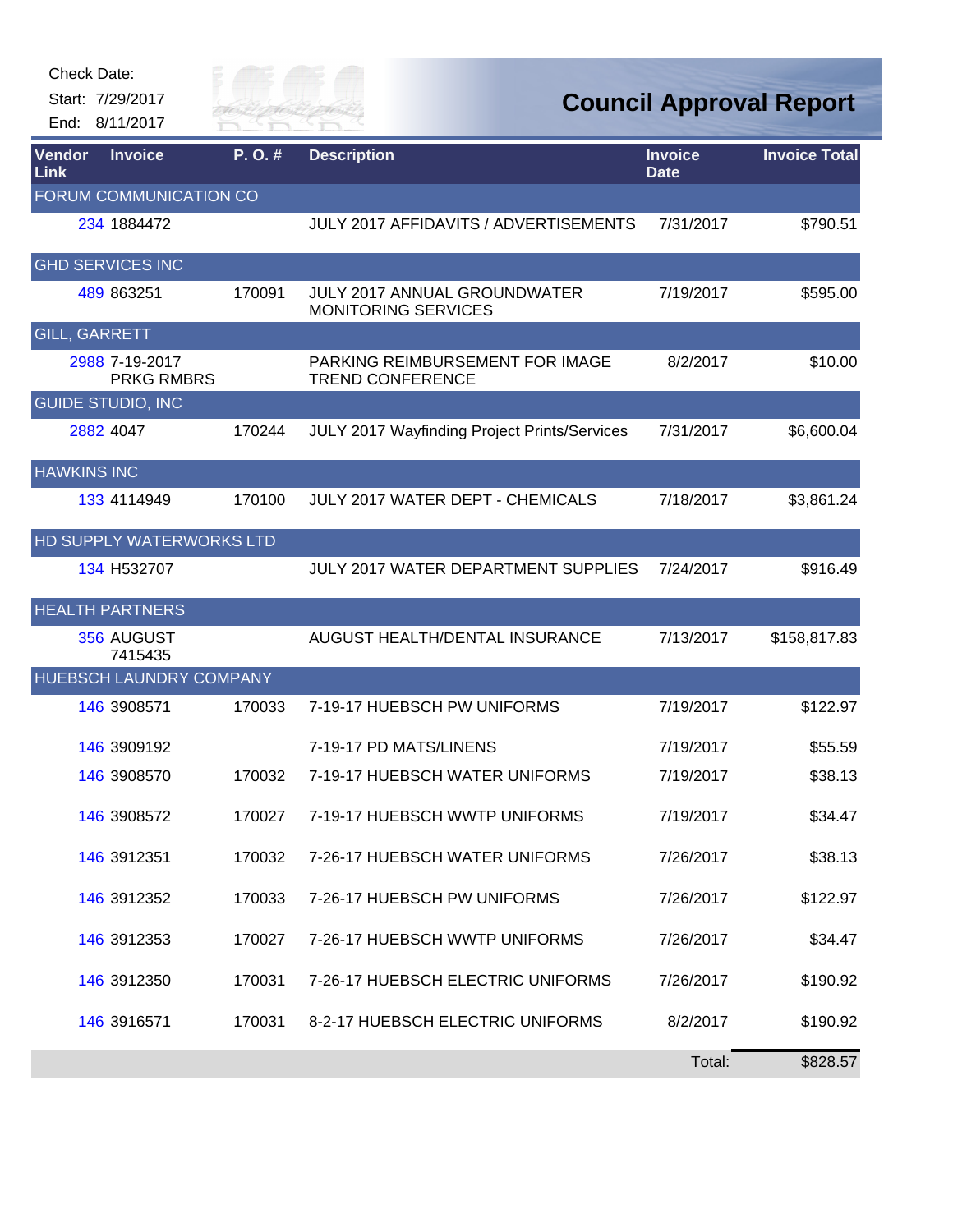Start: 7/29/2017 End: 8/11/2017



## **Council Approval Report**

| Vendor<br>Link         | <b>Invoice</b>                        | P.O.#  | <b>Description</b>                                            | <b>Invoice</b><br><b>Date</b> | <b>Invoice Total</b> |
|------------------------|---------------------------------------|--------|---------------------------------------------------------------|-------------------------------|----------------------|
|                        |                                       |        | INTERNATIONAL CITY MGMT ASSOC RETIREMENT CORP                 |                               |                      |
|                        | 1 000000033017                        |        | PPE 7/30/17                                                   | 8/4/2017                      | \$15,676.45          |
|                        | 1 000000033018                        |        | PPE 7/30/17                                                   | 8/4/2017                      | \$455.00             |
|                        |                                       |        |                                                               | Total:                        | \$16,131.45          |
| <b>J&amp;J GIS LLC</b> |                                       |        |                                                               |                               |                      |
|                        | 651 JULY 2017 GIS<br><b>SRVCS</b>     | 170057 | JULY 2017 GIS SERVICES 40hrs                                  | 8/3/2017                      | \$1,800.00           |
|                        | <b>KRAUSE POWER ENGINEERING LLC</b>   |        |                                                               |                               |                      |
|                        | 171 7-28-17<br><b>INVOICE</b>         | 150223 | JUNE-JULY DSGN SRVCS PWRPLANT /<br><b>SFRK RELAY</b>          | 7/28/2017                     | \$5,449.65           |
| <b>KUSILEK JON</b>     |                                       |        |                                                               |                               |                      |
|                        | 1148 2017 SFTY<br><b>FTWR RMBRS</b>   |        | 2017 SAFETY FOOTWEAR<br><b>REIMBURSEMENT</b>                  | 7/31/2017                     | \$150.00             |
|                        | LANGUAGE LINE SERVICES, INC           |        |                                                               |                               |                      |
|                        | 2991 4093426                          |        | JUNE 2017 OVER THE PHONE<br><b>INTERPRETATION SERVICES</b>    | 6/30/2017                     | \$60.78              |
|                        | <b>LIBRARY REFUNDS &amp; PAYMENTS</b> |        |                                                               |                               |                      |
|                        | 995500 3942730012017<br>04 7-27       |        | <b>JULY 2017 REFUND LOST LIB MATERIALS</b>                    | 7/27/2017                     | \$7.99               |
|                        | 995500 2017-11 D<br><b>HEITNER PR</b> |        | PLANE TICKET REIMBURSEMENT FOR<br>SEPT 2017 LIBRARY PROGRAM   | 7/27/2017                     | \$208.40             |
|                        |                                       |        |                                                               | Total:                        | \$216.39             |
|                        | <b>LOFFLER COMPANIES INC</b>          |        |                                                               |                               |                      |
|                        | 182 336202718                         |        | AUG 2017 BASE PYMT / JULY OVERAGE                             | 7/27/2017                     | \$190.66             |
|                        | 182 21050973                          |        | AUGUST 2017 COURT STANDARD PAYMENT<br>/ JUNE FEE              | 7/27/2017                     | \$148.50             |
|                        | 182 21050972                          |        | AUG 2017 FIRE DPT KONICA STANDARD<br>PAYMENT/JUNE FEE         | 7/27/2017                     | \$242.00             |
|                        | 182 21050974                          |        | AUG-2017 CTY HALL MAIL ROOM<br><b>STANDARD PAYMENT</b>        | 7/27/2017                     | \$1,395.00           |
|                        | 182 21050971                          |        | AUG-2017 PW STANDARD PYMT / JUNE-<br><b>JULY USAGE CHARGE</b> | 7/27/2017                     | \$265.73             |
|                        |                                       |        |                                                               | Total:                        | \$2,241.89           |
|                        | <b>MAILROOM FINANCE CO</b>            |        |                                                               |                               |                      |
|                        | 845 JULY 2017<br><b>POSTAGE</b>       | 170066 | <b>JULY 2017 POSTAGE MACHINE FUNDS</b>                        | 7/18/2017                     | \$1,000.00           |
|                        |                                       |        | MIDAMERICA ADMINISTRATIVE & RETIREMENT SOLUTIONS              |                               |                      |
|                        | 500 MAR000000516<br>7                 |        | JAN-MAR 2017 HRA PROCESSING<br><b>ADDITIONAL FEE</b>          | 7/26/2017                     | \$5.00               |
| <b>MIDWEST TAPE</b>    |                                       |        |                                                               |                               |                      |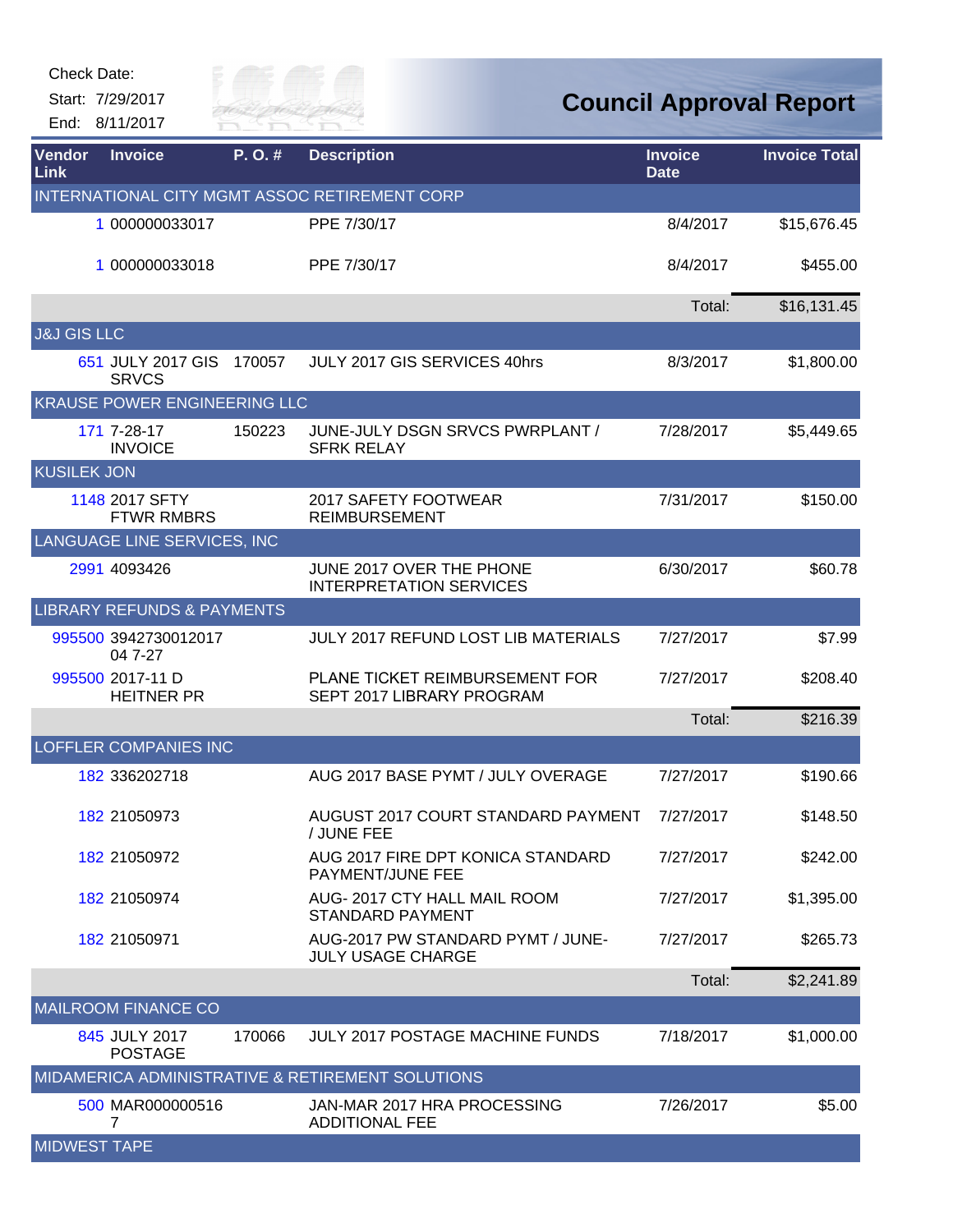Start: 7/29/2017

End: 8/11/2017



## **Council Approval Report**

| Vendor<br>Link         | <b>Invoice</b>                         | P. O. # | <b>Description</b>                                              | <b>Invoice</b><br><b>Date</b> | <b>Invoice Total</b> |
|------------------------|----------------------------------------|---------|-----------------------------------------------------------------|-------------------------------|----------------------|
|                        | 409 95202244                           |         | <b>JULY 2017 AUDIO</b>                                          | 7/3/2017                      | \$59.98              |
|                        | 409 95251924                           |         | <b>JULY 2017 AUDIO</b>                                          | 7/24/2017                     | \$24.99              |
|                        | 409 95251925                           |         | <b>JULY 2017 AUDIO</b>                                          | 7/24/2017                     | \$129.96             |
|                        |                                        |         |                                                                 | Total:                        | \$214.93             |
| MILLER, RYAN           |                                        |         |                                                                 |                               |                      |
|                        | 1537 PER DIEM 8-11-<br>17              |         | AUG 2017 WI NARCOTICS OFFICERS<br><b>ASSOC CONFERENCE</b>       | 5/31/2017                     | \$81.50              |
|                        | MINNESOTA CHILD SUPPORT PAYMENT CENTER |         |                                                                 |                               |                      |
|                        | 1618 000000033025                      |         | PPE 7/30/17                                                     | 8/4/2017                      | \$23.53              |
|                        | <b>MY RECEPTIONIST INC</b>             |         |                                                                 |                               |                      |
|                        | 192 S022030726                         |         | AUG 2017 SERVICES / 146 MINUTES BILLED<br><b>JULY 2017</b>      | 7/26/2017                     | \$205.76             |
|                        | NORTHERN STATES POWER COMPANY WI       |         |                                                                 |                               |                      |
|                        | 344 554289553-<br><b>JULY 2017</b>     |         | PRESCOTT AMBULANCE ELECTRIC 6-14-7-<br>15-17 2212kWh            | 7/17/2017                     | \$298.21             |
| NYHAGEN, RANDY         |                                        |         |                                                                 |                               |                      |
|                        | 2090 2017 SFTY<br><b>FTWR RMBRS</b>    |         | 2017 SAFTEY FOOTWEAR<br><b>REIMBURSEMENT</b>                    | 7/31/2017                     | \$150.00             |
|                        | <b>ONE TIME PAY VENDOR</b>             |         |                                                                 |                               |                      |
|                        | 9999 AUG 2017<br>PADDLE BOAR           |         | <b>HEALTHY FOUNDATIONS PADDLE</b><br><b>BOARDING</b>            | 8/2/2017                      | \$70.00              |
|                        | <b>PARK N REC REFUNDS</b>              |         |                                                                 |                               |                      |
|                        | 995400 7-21-17                         |         | JULY 2017 YOGA IN THE PARK PROGRAM                              | 7/21/2017                     | \$300.00             |
|                        | 995400 7-24-17 D<br><b>ELLISON CN</b>  |         | JULY 2017 RNFD CANCELED KIDS ART DUE<br><b>TO VACA</b>          | 7/24/2017                     | \$30.00              |
|                        | 995400 7-27-17 RFND 1<br><b>NIGHT</b>  |         | JULY 27 2017 REFUND 1 NIGHT CAMPING -<br><b>SPOT TAKEN</b>      | 7/27/2017                     | \$15.00              |
|                        | 995400 7-31-17 A<br><b>KLEINBROOK</b>  |         | <b>JULY 2017 REFUND PRINCESS PRESCHOOL</b><br>2 DAY CAMP        | 7/31/2017                     | \$25.00              |
|                        |                                        |         |                                                                 | Total:                        | \$370.00             |
| PAYPAL                 |                                        |         |                                                                 |                               |                      |
|                        | 639 AUG 2017 FEE                       |         | AUGUST MONTHLY PAY PAL FEE                                      | 8/3/2017                      | \$30.00              |
| <b>PELION BENEFITS</b> |                                        |         |                                                                 |                               |                      |
|                        | 5 000000033021                         |         | PPE 07/30/17                                                    | 8/4/2017                      | \$1,482.57           |
| PICHLA, MANDY          |                                        |         |                                                                 |                               |                      |
|                        | 2989 7-27-17 OCCUP<br><b>HLTH</b>      |         | <b>JULY 2017 OCCUPATIONAL HEALTH</b><br><b>SERVICES RMBRSMT</b> | 7/27/2017                     | \$95.47              |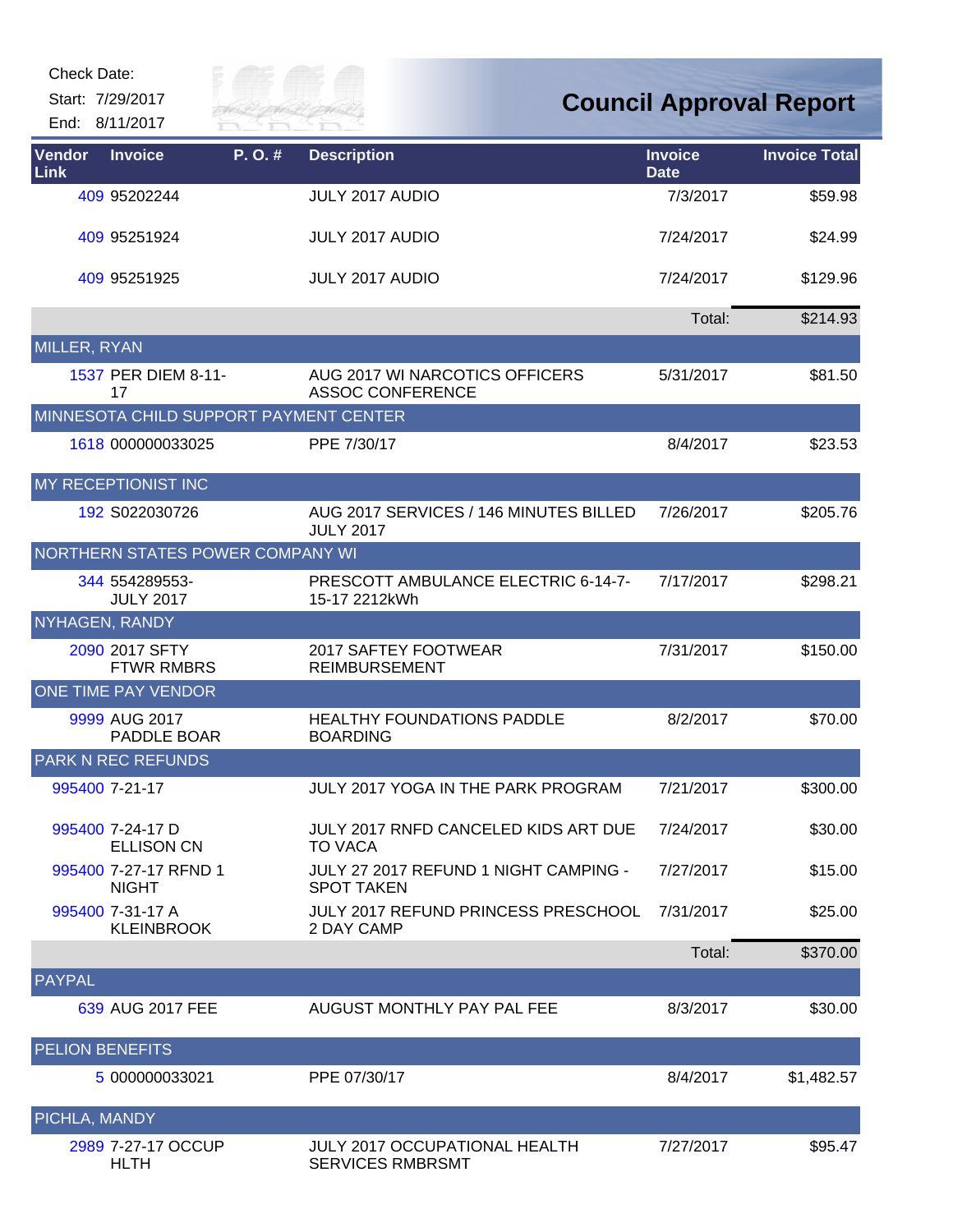

| Vendor<br>Link  | <b>Invoice</b>                          | P.O.#  | <b>Description</b>                                                        | <b>Invoice</b><br><b>Date</b> | <b>Invoice Total</b> |
|-----------------|-----------------------------------------|--------|---------------------------------------------------------------------------|-------------------------------|----------------------|
|                 | <b>RFMU PAYMENTS OR REFUNDS</b>         |        |                                                                           |                               |                      |
|                 | 990610 7-17-2017<br><b>JHNSN PLMB</b>   |        | JULY 2017 RMBRS PARTIAL COST OF<br><b>BACKWATER VALVE NORD APARTMENTS</b> | 7/20/2017                     | \$1,000.00           |
|                 | 990610 FCS ENRGY<br><b>LGHT MATCH</b>   |        | <b>JULY 2017 FOCUS ON ENERGY LIGHTING</b><br><b>MATCH</b>                 | 7/31/2017                     | \$5,000.00           |
|                 | 990610 2017 ENRGY<br><b>IMPRV INM</b>   |        | JULY 2017 HOME ENERGY IMPROVEMENTS<br><b>INCENTIVE</b>                    | 7/31/2017                     | \$850.00             |
|                 |                                         |        |                                                                           | Total:                        | \$6,850.00           |
|                 | RIVER FALLS CHAMBER OF COMMERCE INC     |        |                                                                           |                               |                      |
|                 | 225 16052                               |        | <b>JULY 2017 CHAMBER CHECK REBATE</b><br><b>ORDERS</b>                    | 7/28/2017                     | \$475.00             |
|                 | 225 2ND QRT 2017<br><b>ROOM</b>         |        | 2ND QRT 2017 ROOM TAX                                                     | 7/31/2017                     | \$21,579.79          |
|                 |                                         |        |                                                                           | Total:                        | \$22,054.79          |
|                 | <b>RIVER FALLS ROTARY</b>               |        |                                                                           |                               |                      |
|                 | 458 2149                                |        | CHIEF YOUNG JUL-AUG-SEPT 2017<br><b>3RD QUARTER DUES</b>                  | 7/1/2017                      | \$115.00             |
|                 | RURAL ELECTRIC SUPPLY COOPERATIVE       |        |                                                                           |                               |                      |
|                 | 221 680410-00                           | 170179 | <b>JULY 2017 TRANSFORMER SUPPLIES</b>                                     | 7/27/2017                     | \$8,015.00           |
|                 | 221 685351-00                           | 170242 | 2017 LINE 1 & LINE 3 INVENTORY-LINE 2<br><b>BACKORDERED</b>               | 7/31/2017                     | \$1,740.80           |
|                 | 221 687225-00                           | 170269 | JULY 2017 LINE 1 INVENTORY / LINES 2-3<br><b>MINOR MTRLS</b>              | 7/31/2017                     | \$2,024.28           |
|                 |                                         |        |                                                                           | Total:                        | \$11,780.08          |
| <b>SAVATREE</b> |                                         |        |                                                                           |                               |                      |
|                 | 772 4697083                             | 170219 | JULY 2017 TREE TRMNG-RMVL CITY /<br><b>TRMNG-RMVL PARKS</b>               | 7/24/2017                     | \$855.00             |
|                 | 772 4705026                             | 170036 | JULY 2017 TREE REMOVAL 6TH / FALCON<br>DR / LINCOLN                       | 7/25/2017                     | \$855.00             |
|                 |                                         |        |                                                                           | Total:                        | \$1,710.00           |
|                 | <b>SCHNEIDER LAWN CARE SERVICES LLC</b> |        |                                                                           |                               |                      |
|                 | 1144 2060                               |        | <b>JUNE MOWING SERVICES</b>                                               | 6/28/2017                     | \$140.00             |
|                 | 1144 2091                               |        | 1557 W MAPLE ST 2 MOWS/673 RIVER<br><b>RIDGE DR 2 MOWS</b>                | 7/26/2017                     | \$140.00             |
|                 |                                         |        |                                                                           | Total:                        | \$280.00             |
|                 | <b>SCHOOL DISTRICT OF RIVER FALLS</b>   |        |                                                                           |                               |                      |
| 229 6           |                                         |        | 2017 LIBRARY FALL/WINTER SESSION<br><b>ADVERTISING</b>                    | 7/27/2017                     | \$255.00             |
|                 | SHRED-IT US HOLDCO, INC                 |        |                                                                           |                               |                      |
|                 | 2439 8122814883                         |        | JULY 2017 SHREDDING AT CITY HALL                                          | 7/22/2017                     | \$45.80              |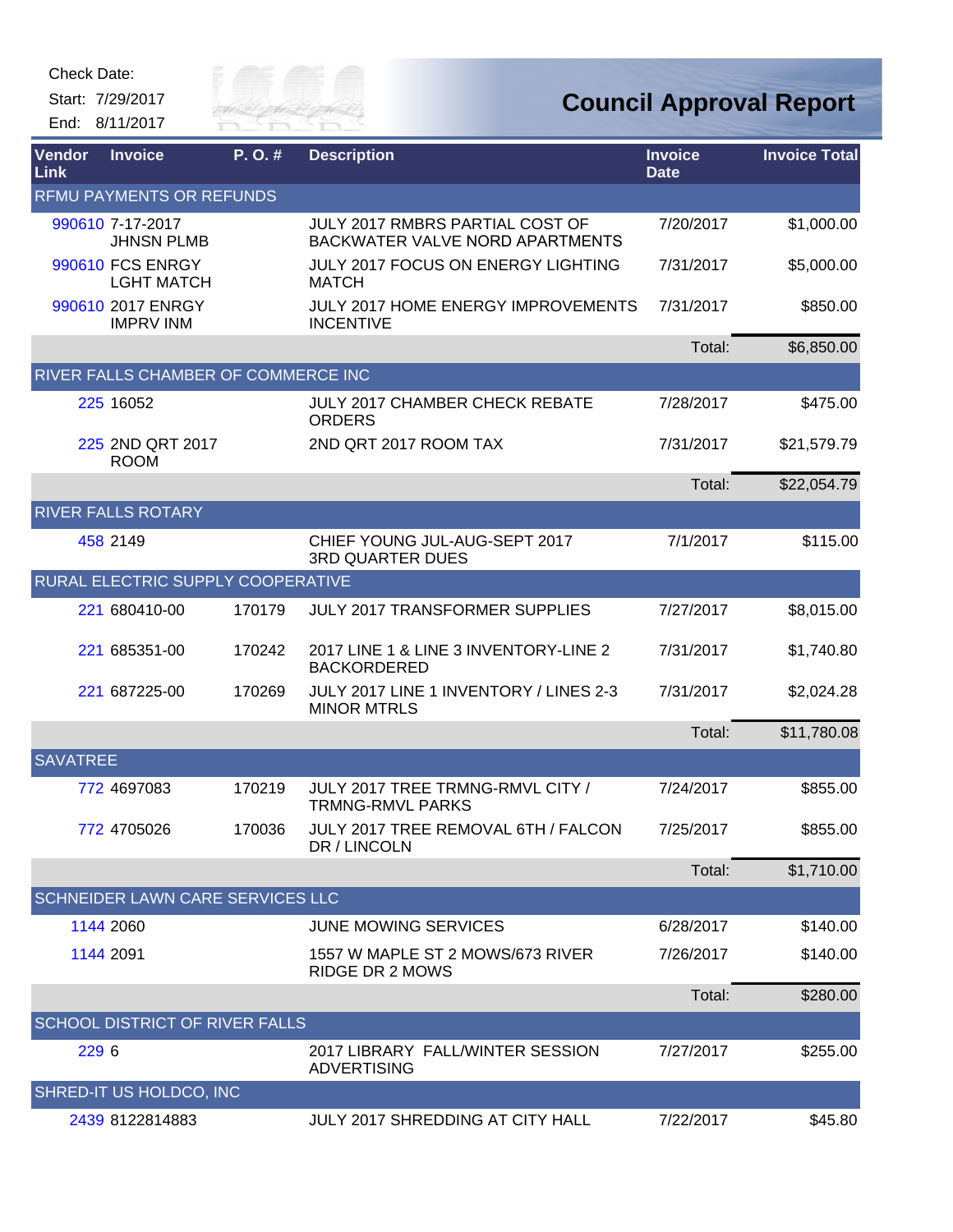| Check Date:                  |                                      |            |                                                                  |                               |                                |
|------------------------------|--------------------------------------|------------|------------------------------------------------------------------|-------------------------------|--------------------------------|
|                              | Start: 7/29/2017<br>End: 8/11/2017   | Silly of C | <b>RIVER FAI</b>                                                 |                               | <b>Council Approval Report</b> |
| <b>Vendor</b><br><b>Link</b> | <b>Invoice</b>                       | P.O.#      | <b>Description</b>                                               | <b>Invoice</b><br><b>Date</b> | <b>Invoice Total</b>           |
|                              | ST CROIX VALLEY SART INC             |            |                                                                  |                               |                                |
|                              | 256 861                              |            | <b>JULY 2017 FORENSIC SERVICES</b>                               | 7/10/2017                     | \$200.00                       |
|                              | STATE OF WI - DEPT OF TRANSPORTATION |            |                                                                  |                               |                                |
|                              | 219 2017-281444 &<br>281447          |            | 2017 TRACS USER CONF REGISTRATION<br><b>KENNETT &amp; WALKER</b> | 6/28/2017                     | \$100.00                       |
|                              | <b>STEVENS ENGINEERS</b>             |            |                                                                  |                               |                                |
|                              | 791 11087                            | 170230     | LK GEORGE-FMLY FRESH-WALNUT TRL<br><b>THRU 7-22-17</b>           | 7/31/2017                     | \$1,600.28                     |
|                              | STUART C IRBY TOOL AND SAFETY        |            |                                                                  |                               |                                |
|                              | 156 S010245221.00<br>1               |            | JUNE 2017 GLOVE/SLEEVE BAG                                       | 6/15/2017                     | \$101.64                       |
|                              | 156 S010005227.00<br>2               |            | JUNE 2017 SLEEVE TESTING                                         | 6/15/2017                     | \$288.75                       |
|                              | 156 s010292062.001 170258            |            | JULY 2017 TRANSMISSON WOODPECKER<br>REPR, UTL POLE HL            | 7/24/2017                     | \$3,879.00                     |
|                              |                                      |            |                                                                  | Total:                        | \$4,269.39                     |
| <b>SUE LANGER</b>            |                                      |            |                                                                  |                               |                                |
|                              | 2875 PER DIEM 8-11-<br>17            |            | AUG 2017 GFOA TRAINING CONFERENCE<br><b>CHICAGO IL</b>           | 7/26/2017                     | \$211.00                       |
|                              | SYLVANDER HEATING INC                |            |                                                                  |                               |                                |
|                              | 15 73227                             |            | 7-20-17 PD SERVICE CALL                                          | 8/2/2017                      | \$127.50                       |
|                              | TD & I CABLE MAINTENANCE INC         |            |                                                                  |                               |                                |
|                              | 2008 8080                            | 170198     | JUL-2017 DRCTNL BORING W JOHNSON<br>ST/3PHASE SCNDRY             | 7/13/2017                     | \$23,689.00                    |
|                              | 2008 8090                            | 170265     | Directnl Boring Addition in Johnson St Area                      | 7/24/2017                     | \$4,250.00                     |
|                              |                                      |            |                                                                  | Total:                        | \$27,939.00                    |
|                              | <b>TRANS ALARM INC</b>               |            |                                                                  |                               |                                |
|                              | 557 300337236                        |            | JULY 2017 LIBRARY ALARM REPAIR                                   | 7/19/2017                     | \$153.00                       |
|                              | TUMBLEWEED PRESS INC                 |            |                                                                  |                               |                                |
|                              | 1187 82051                           |            | JULY 2017 ANNUAL SUBSCRIPTION<br>TUMBLEBOOK LIB DELUXE           | 6/30/2017                     | \$550.00                       |
|                              | TWIN CITY HARDWARE IR-SEC CEN        |            |                                                                  |                               |                                |
|                              | 899 883587                           |            | <b>JULY 2017 DOOR HARDWARE PUBLIC</b><br><b>WORKS BLDG</b>       | 7/18/2017                     | \$70.70                        |
|                              |                                      |            | UNEMPLOYMENT INSURANCE-DEPT OF WORKFORCE DEV                     |                               |                                |
|                              | 277 000008509702                     |            | <b>JULY 2017 UNEMPLOYMENT INSURANCE</b><br><b>PYMTS</b>          | 8/4/2017                      | \$1,353.49                     |
|                              | US BANK NATIONAL ASSOC               |            |                                                                  |                               |                                |
|                              | 284 JULY 2017 P                      |            | JULY 2017 PURCHASE CARD STATEMENT                                | 7/25/2017                     | \$83,711.82                    |

[284](http://rfcapp.rfcity.org/Central/AppHost.aspx?App=vndcentral&VendorID=284) JULY 2017 P CARDS

Check Date: